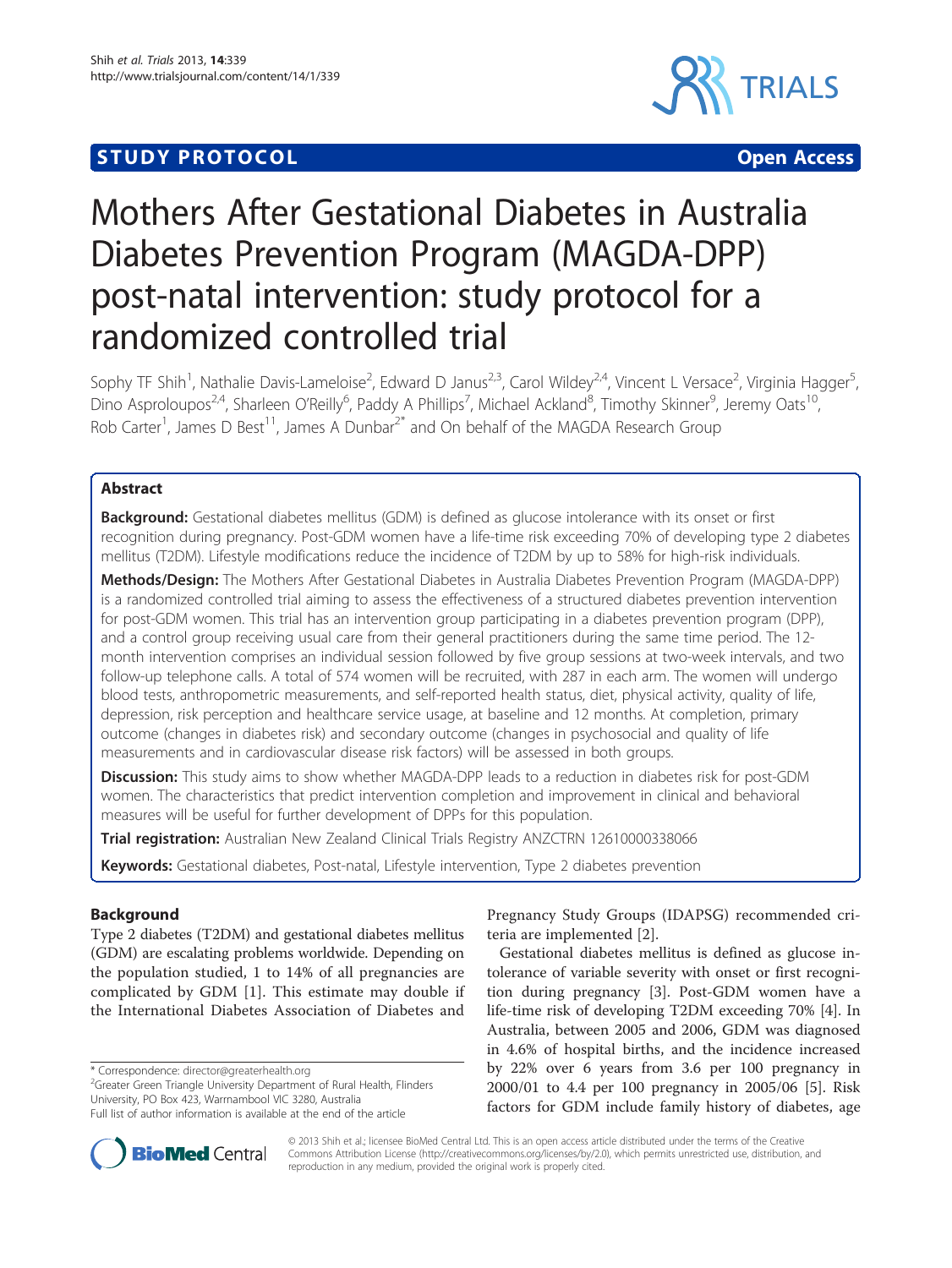over 30 years, overweight or obesity at time of conception, and belonging to a high-risk ethnic group (for example, Aboriginal and Torres Strait Islander, Pacific Islander, South Asian, Middle Eastern) [[6,7\]](#page-8-0).

Pregnancies complicated by GDM have increased incidence of fetal macrosomia. This in turn leads to an increased risk of caesarean deliveries, maternal preeclampsia, and neonatal complications including hypoglycemia, shoulder dystocia, and birth trauma [\[7](#page-8-0)]. Women with GDM also have a significantly increased risk (by approximately 25% of absolute risk) of developing T2DM within 15 years relative to women without GDM [\[8](#page-8-0)] and a 30 to 69% increased risk of developing GDM in subsequent pregnancies [[9\]](#page-8-0). GDM also puts the child at risk, with the offspring of mothers with GDM having an increased risk of obesity and abnormal glucose metabolism during childhood, adolescence, and adulthood [[10\]](#page-8-0).

In Australia, the prevalence of T2DM has more than doubled since 1981, with 3.8% of Australians, almost one million, having been diagnosed with T2DM in 2007 to 2008 [[11\]](#page-8-0). It is also estimated that at least half of those who have T2DM are undiagnosed, and so are unaware of their condition [[12](#page-8-0)]. Currently, diagnosed diabetes is the second highest contributor to the Australian burden of disease, responsible for 5.2% of disability adjusted life-years. It is estimated that by 2023, T2DM will be the leading contributor, responsible for 8.6% of overall disease burden [[13](#page-8-0)], resulting from the major morbidity of diabetes complications. Diabetes also poses an enormous economic burden, accounting for A\$1.4 billion (or US\$ 1.26 billion, approximate exchange rate A \$1 to US\$0.9) in healthcare expenditure in 2003, which is projected to increase to almost A\$7 billion (US\$6.3 billion) by 2033 [[14\]](#page-8-0).

Therefore, there is an urgent need to implement a widespread and coordinated approach to prevent T2DM. Several clinical trials have shown that lifestyle modification with weight loss and moderate exercise can reduce the incidence of T2DM by up to 58% for people at high risk [[15-17](#page-8-0)]. Indeed, these lifestyle modification programs have been shown to be even more effective than drug treatment in clinical trials [\[7,16,18](#page-8-0)], and have a lasting effect that is still evident eight years from the onset of intervention and four years after the active intervention has ceased. The diabetes prevention program conducted in the United States (US DPP) included 350 women with previous GDM [\[7\]](#page-8-0). The results showed a greater conversion to diabetes for GDM than non-GDM women; however, both groups responded to metformin treatment and lifestyle interventions [\[7](#page-8-0)].

One way to approach this problem is target individuals at high risk of developing diabetes. Previous studies such as the US DPP and the Finnish prevention study [[19](#page-8-0)]

have targeted individuals with glucose dysregulation as identified by an oral glucose tolerance test. A history of GDM is one of the major risk factors in women who should be targeted for preventing development of T2DM.

## Mothers After Gestational Diabetes in Australia study

The Mothers After Gestational Diabetes in Australia (MAGDA) aims to develop and implement a macrolevel system change to reduce the risk of progression to T2DM for women with previous GDM. The project consists of four components: (1) a register to facilitate appropriate follow-up after diagnosis of GDM; (2) an intervention to reduce progression to T2DM; (3) a health economics evaluation of the register and intervention; and (4) an understanding of how to implement the register and follow-up in general practice. This paper presents the protocol for the intervention, a randomized controlled trial (RCT) of the Mothers After Gestational Diabetes in Australia Diabetes Prevention Program (MAGDA-DPP). The MAGDA-DPP trial offers an evidence-based structured lifestyle modification group-based intervention for women who have had GDM. The objectives of MAGDA-DPP are that the intervention will result in favorable changes, relative to usual care, in clinical, behavioral and patient-relevant outcome. In addition, MAGDA-DPP aims to identify individual characteristics predictive of successful outcome.

# Methods/Design

# Study design

MAGDA-DPP is a prospective, open RCT to assess the effectiveness of a structured diabetes prevention program (DPP) for women who have had GDM. This trial has an intervention group participating in a DPP and a control group receiving usual care from their general practitioners (GPs) during the same time period. Women will be recruited from two Australian State capital cities, Melbourne and Adelaide.

All women recruited into the study will be followed up for 12 months. At baseline, the women will undergo an assessment consisting of blood tests, anthropometric measurements, and self-reported assessment of health status, diet, physical activity, quality of life, depression and risk perception. The intervention group will be assessed at baseline, and at three and 12 months. The control group will be assessed at baseline and 12 months.

The MAGDA-DPP intervention is coordinated by Deakin University (Melbourne Campus) and is supported by a 'Partnerships for Better Health' Grant from the National Health and Medical Research Council of Australia (NHMRC). The project includes multiple study partners, consisting of two state governments, three universities and two non-government organizations. Study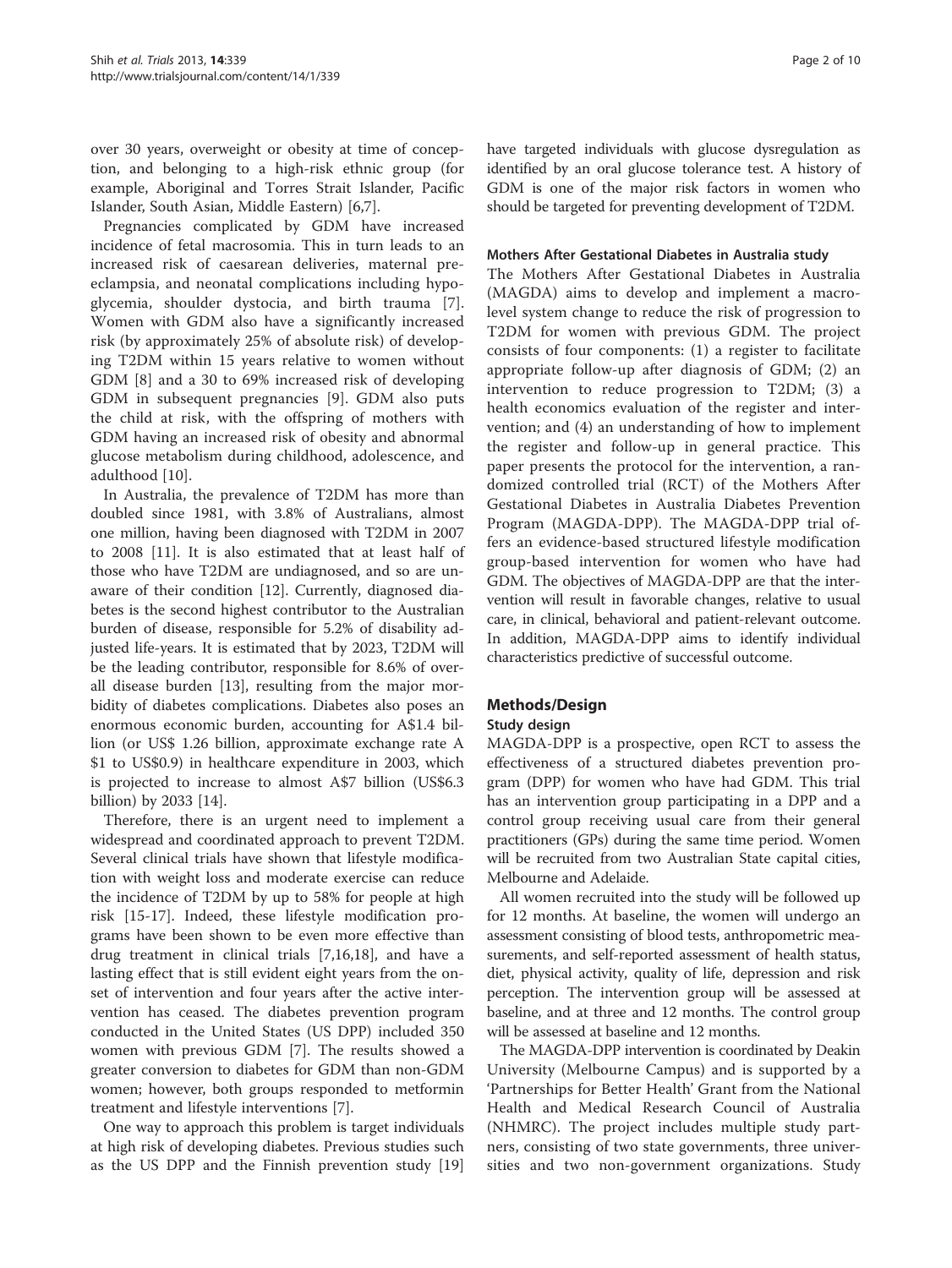partners, recruiting hospitals and relevant ethics approvals are listed in Table 1.

#### Selection of participants

The inclusion criterion for women is diagnosis of GDM in their most recent pregnancy, with GDM defined by the Australasian Diabetes in Pregnancy Society (ADIPS) criteria: fasting plasma glucose (FPG) of 5.5 mmol/L or higher, and/or 2 hour glucose of 8.0 mmol/L or higher on a 75 g oral glucose tolerance test (OGTT) [[3\]](#page-8-0), or a glucose challenge test (GCT) result of 12.0 mmol/L or higher.

The exclusion criteria are: (1) pre-existing diabetes (Type 1 or 2 diabetes mellitus); (2) cancer (not in remission); (3) severe mental illness; (4) substance abuse (illicit drugs); (5) myocardial infarction in the preceding three months; (6) difficulty with English; (7) involvement in another post-natal intervention trial; and (8) pregnancy at post-natal baseline testing or at any point during the 12 months of study involvement.

Once women diagnosed with GDM express interest in the study, the recruiter (the MAGDA-DPP project manager or research assistant) will conduct the first eligibility screening, generally prior to the women delivering their babies. A subsequent post-natal screening will be conducted at time of baseline OGTT, to exclude women who have diabetes at that stage.

#### Recruitment process

Multiple recruitment strategies will be used for MAGDA-DPP. The study will be promoted by mailed leaflets via

the National Diabetes Services Scheme (NDSS) (using data from the National GDM Register) [[20](#page-8-0)] to women living in relevant postcodes in Adelaide (South Australia) and Melbourne (Victoria). Women will be recruited predominantly through participating hospitals, referrals from private healthcare providers and retrospective database mining of hospital records. Other specific recruitment activities may be used in consultation with the diabetes education service at each hospital. Women diagnosed with GDM will be informed about the study by diabetes educators, either individually or in a group.

Prospective recruitment will take place at The Royal Women's Hospital and Sunshine Hospital in Melbourne and Lyell McEwin Hospital in Adelaide. Because of late participation in the study by Women's and Children's Hospital and Flinders Medical Centre in Adelaide, retrospective as well as prospective recruitment will take place at these hospitals only, allowing women diagnosed with GDM after July 1, 2011 to participate in the study (Table 1).

At the hospital recruitment sites, women newly diagnosed with GDM will be referred, if they agree, to the MAGDA recruiter. Alternatively, potential participants will be identified by their medical history or from the list of newly diagnosed patients, with the assistance of the clinic coordinator. Women will be approached by the recruiter in the antenatal clinic waiting room or when attending diabetes education group sessions. Patients will receive a study outline and will be offered participation in the study. At the hospital site's group diabetes

Table 1 MAGDA project study partners, recruitment sites and relevant ethics approvals

| Study partner/recruitment site (state)        | Ethics approval authorities (reference number)                                                                                                                                                                                                                                      |  |  |
|-----------------------------------------------|-------------------------------------------------------------------------------------------------------------------------------------------------------------------------------------------------------------------------------------------------------------------------------------|--|--|
| Deakin University (VIC)                       | Deakin University human research ethics committee (2010-005)                                                                                                                                                                                                                        |  |  |
| Flinders University (SA)                      | Southern Adelaide Clinical Network human research ethics committee (330/10)                                                                                                                                                                                                         |  |  |
| The University of Melbourne (VIC)             | <b>NA</b>                                                                                                                                                                                                                                                                           |  |  |
| Department of Health (VIC)                    | <b>NA</b>                                                                                                                                                                                                                                                                           |  |  |
| South Australia Health (SA)                   | South Australia Health human research ethics committee (339/02/2013)                                                                                                                                                                                                                |  |  |
| Diabetes Australia Victoria branch (VIC)/NDSS | Deakin University human research ethics committee (2010-005)                                                                                                                                                                                                                        |  |  |
| GP-Victoria                                   | <b>NA</b>                                                                                                                                                                                                                                                                           |  |  |
| The Royal Women's Hospital (Vic)              | The Royal Women's Hospital (10/06)                                                                                                                                                                                                                                                  |  |  |
| Sunshine Hospital (VIC)                       | Melbourne Health (2010.008)                                                                                                                                                                                                                                                         |  |  |
| Lyell McEwin Hospital (SA)                    | The Queen Elizabeth Hospital/Lyell McEwin Hospital HREC (2011109) <sup>2</sup> ; South Australia Health<br>human research ethics committee (339/02/2013); South Australia Aboriginal Health research<br>ethics committee (04-10-331)                                                |  |  |
| Flinders Medical Centre (SA)                  | South Australia Health human research ethics committee (339/02/2013); South Australia<br>Aboriginal Health research ethics committee (04-10-331); Southern Adelaide Clinical Network<br>human research ethics committee (330/10); Southern Adelaide Health Service (SSA/12/SAC/170) |  |  |
| Women's and Children's Hospital (SA)          | South Australia Health human research ethics committee (339/02/2013); South Australia<br>Aboriginal Health research ethics committee (04-10-331); Women's and Children's Hospital<br>(SSA/13/WCHN/73)                                                                               |  |  |

Abbreviations: NA not applicable, NDSS National Diabetes Service Scheme, SA South Australia, VIC Victoria. <sup>1</sup>

<sup>1</sup> Lead human research ethics committee for the overall project.

2 Lead human research ethics committee in South Australia.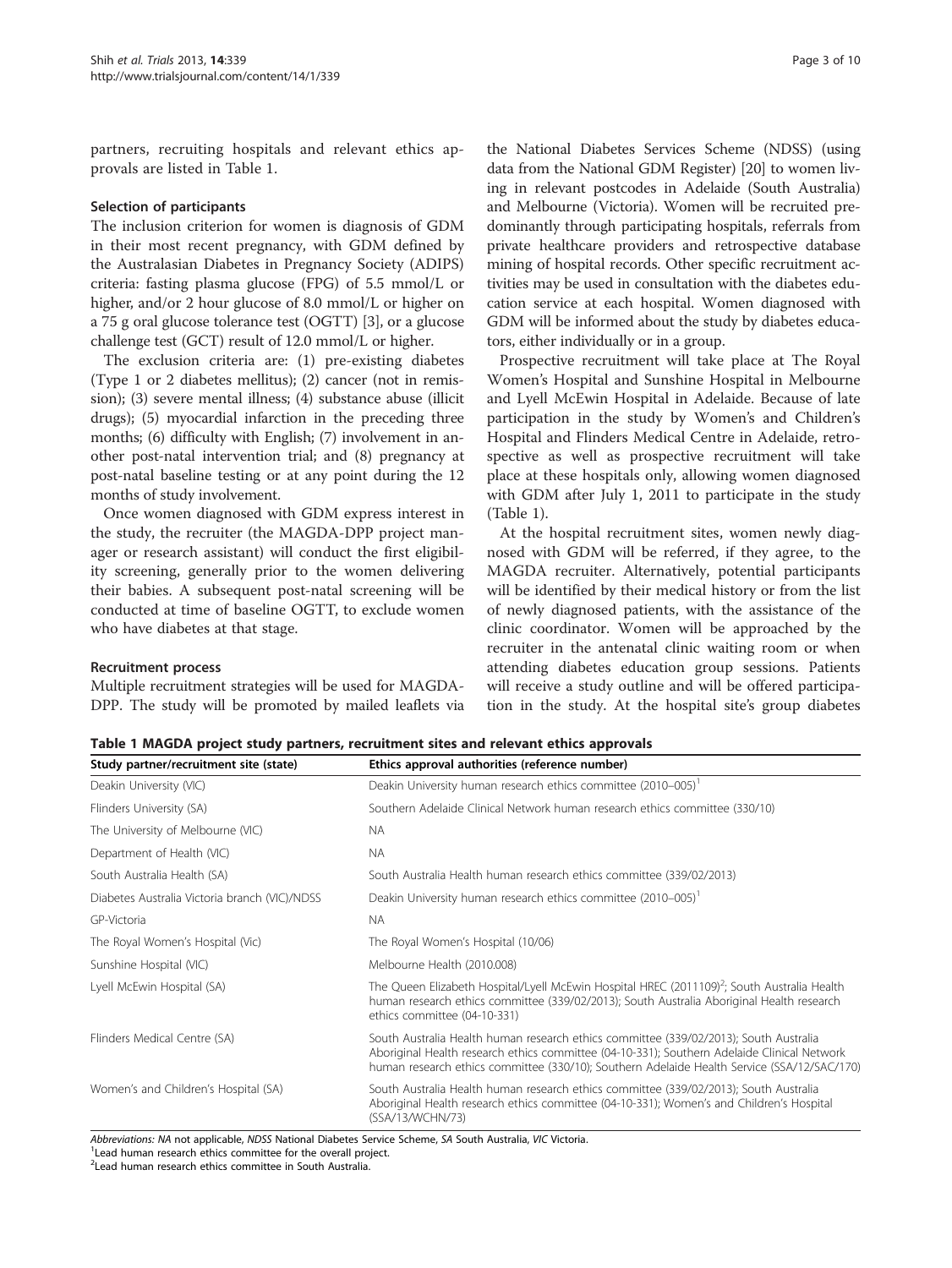education sessions, the recruiter will discuss the risk of progression to T2DM and outline the study. Eligibility screening will be carried out for all interested women, and consent forms will be provided at the session or mailed after the session. If a woman is not interested in participating at first approach or withdraws at any other stage of the study, the reasons for her decision will be sought.

# Consent

Eligible women will be given a Participant Information and Consent Form (PI&CF) to review with the recruiter. If there is inadequate time to review the PI&CF, a copy will either be provided directly to the participants or mailed to them along with a prepaid envelope in which to return the completed consent form. If the consent form is not received within four weeks, the recruiter will make contact with the woman. At three months postpartum for all live births, the MAGDA-DPP recruiter will follow up with a phone call to verify if an OGTT at six to eight weeks postpartum has been performed. At three months postpartum and onwards, if the woman does not have diabetes, the study nurse/phlebotomist will make contact to organize for baseline data collection. Once the results of the baseline blood tests are known, women with confirmed diabetes will be informed, referred to their nominated GP and excluded from the study. If they do not have diabetes, they will be randomized into either the control or the intervention group. The recruitment flowchart is shown in Figure 1.

#### Randomization

Block randomization will be implemented and separate randomization lists for each 'venue' or 'stratum' will be

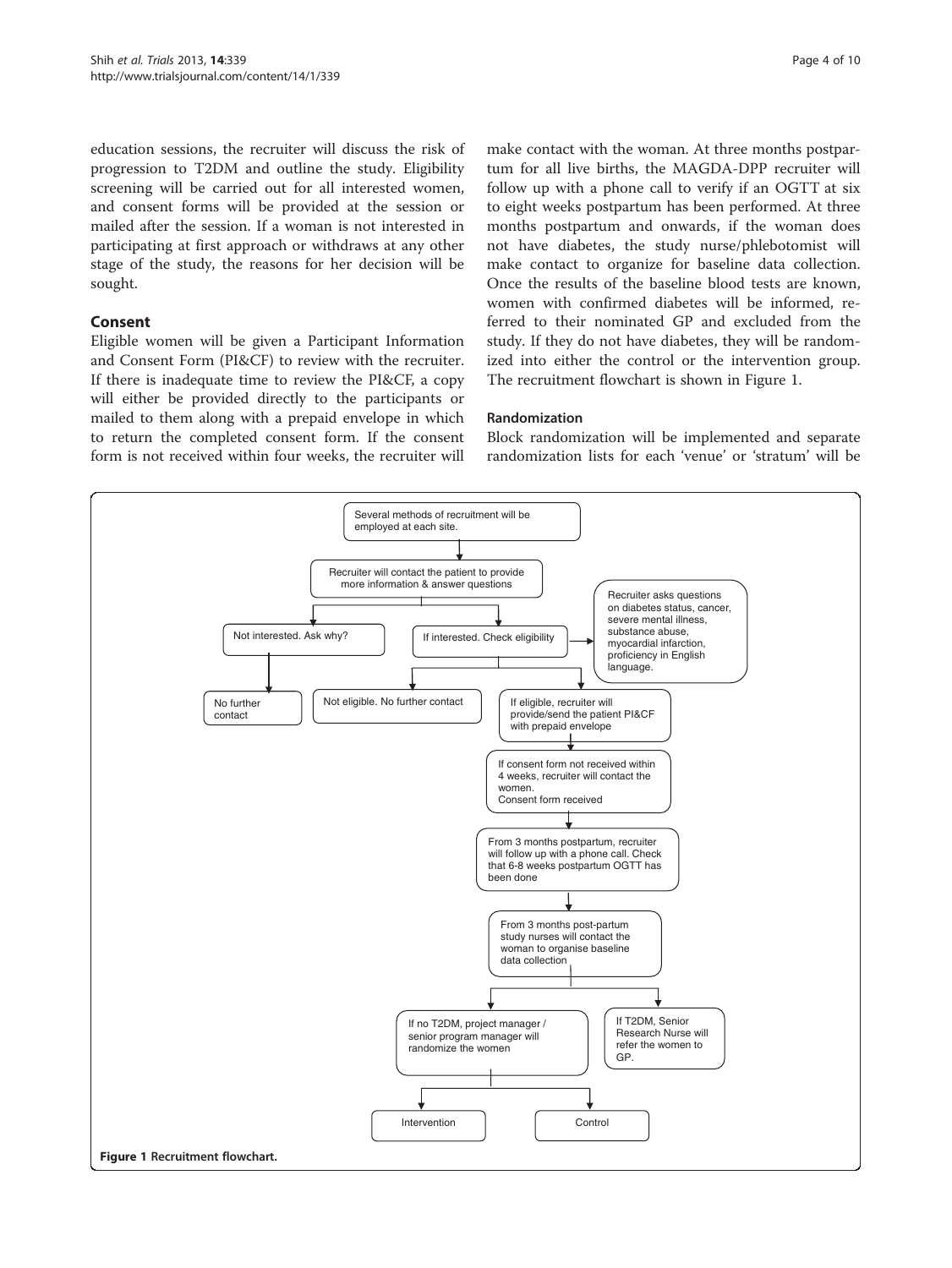created. Each list will be supplied as a separate file and will be imported into the current MAGDA management database, which selects the next available sequence number for the venue/stratum. This sequence number will be displayed, along with the assignment code (control or intervention) to the user in the randomization office at Deakin University.

Women will be randomized into either the intervention or control arm after the baseline blood results have been received by the MAGDA-DPP project manager. If the woman does not have diabetes, the project manager or senior program manager will randomize her using the MAGDA-DPP management database. Each woman will receive a letter with the outcome of her randomization along with her baseline test results, and a copy will be sent to her nominated GP.

## Intervention

The theoretical framework of the MAGDA-DPP intervention is based on the Health Action Process Approach (HAPA), and supported by social cognitive theory [\[21,22](#page-8-0)] and self-regulation theory [\[23-25\]](#page-8-0), which has informed the structuring of the program and activities in each session. The intervention was based on the *Life!* program [[26](#page-8-0)], which was previously shown to be effective in affecting change in diabetes risk factors. The theory driven components of the program were enhanced and the content of sessions tailored to reflect the issues that previous work has shown to be of relevance to this population (for example, sleep deprivation, post-natal depression). The intervention delivery is driven by a facilitator's manual that outlines the core content and behavioral change processes to be used in each session of the program. Fidelity of the program will be established by assessment of the audio recordings when the facilitator is delivering the sessions.

The intervention group will be offered a series of six face-to-face sessions delivered by trained healthcare professionals, with two additional follow-up telephone calls at a later stage. Table [2](#page-5-0) summarizes the core curriculum of the sessions. The first session will be an individual session carried out in the woman's home, nominated community health center or Aboriginal health center. The initial session will be followed by five group sessions held at two week intervals and two subsequent phone calls at three and six months after the final group session. Each group session will be two hours long with up to 15 women per group. The control group will continue with usual care and be offered the intervention program after 12 months subject to timing or availability of MAGDA-DPP courses. An indicative timeline from recruitment to completion of the follow-up is illustrated in Figure [2](#page-6-0).

At the first individual session, the participant will be provided with an intervention program handbook. The intervention program aims to encourage participants to

achieve the following five goals: (1) reduce fat intake (no more than 30% of energy from fat); (2) decrease saturated fat intake (no more than 10% of energy from saturated fat); (3) increase fiber intake (at least 15 g per 1000 kcal); (4) increase physical activity (at least 30 minutes of moderate exercise per day); and (5) reduce body weight (at least 5% of body weight reduction within 12 months).

## Outcome assessment

At baseline and completion of the study (12 months after baseline), primary (changes in diabetes risk) and secondary (changes in cardiovascular disease risk factors, psychosocial and quality of life measurements) outcome will be assessed.

# Primary outcome

The primary outcome is the change in diabetes risk, as determined by changes in FPG, weight, or waist circumference. A statistically significant change in any one of these three endpoints will be regarded as evidence of a change in diabetes risk. No adjustments to significance levels will be made for multiple testing. These co-primary outcome will be assessed at baseline and 12 months for all women, and additionally at 3 months (or as soon as possible after the final group session) for the intervention participants only.

#### Secondary outcomes

Changes in glucose (2 hour OGTT), fasting lipids, blood pressure, depression, quality of life, physical activity and diet are the secondary outcome, which will be assessed at baseline and 12 months for all women.

#### Anthropometric measurements and laboratory testing

To ensure that the clinical measurements meet research standards, measurements will be carried out by specially trained study nurses/phlebotomist. All clinical tests will follow the latest international recommendations from the European Health Risk Monitoring protocol [\[27\]](#page-8-0). Blood samples will be collected by the study nurse/phlebotomist, and analyzed by Melbourne Pathology (Victoria) or ClinPath (South Australia). Anthropometric measurements including height, weight, waist and hip circumference, and blood pressure will be taken. Women will be asked to fast from 10 pm the night before their appointment and venous samples will be drawn at the appointment to analyze lipids (triglycerides, total cholesterol, low-density lipoprotein and high-density lipoprotein cholesterol), HbA1c and glucose (fasting and 2 hour OGTT). Additional blood from women who consent to having their blood stored will be bio-banked at −80°C for further additional analyses.

For the intervention group only, at three months after baseline testing or as soon as possible after the final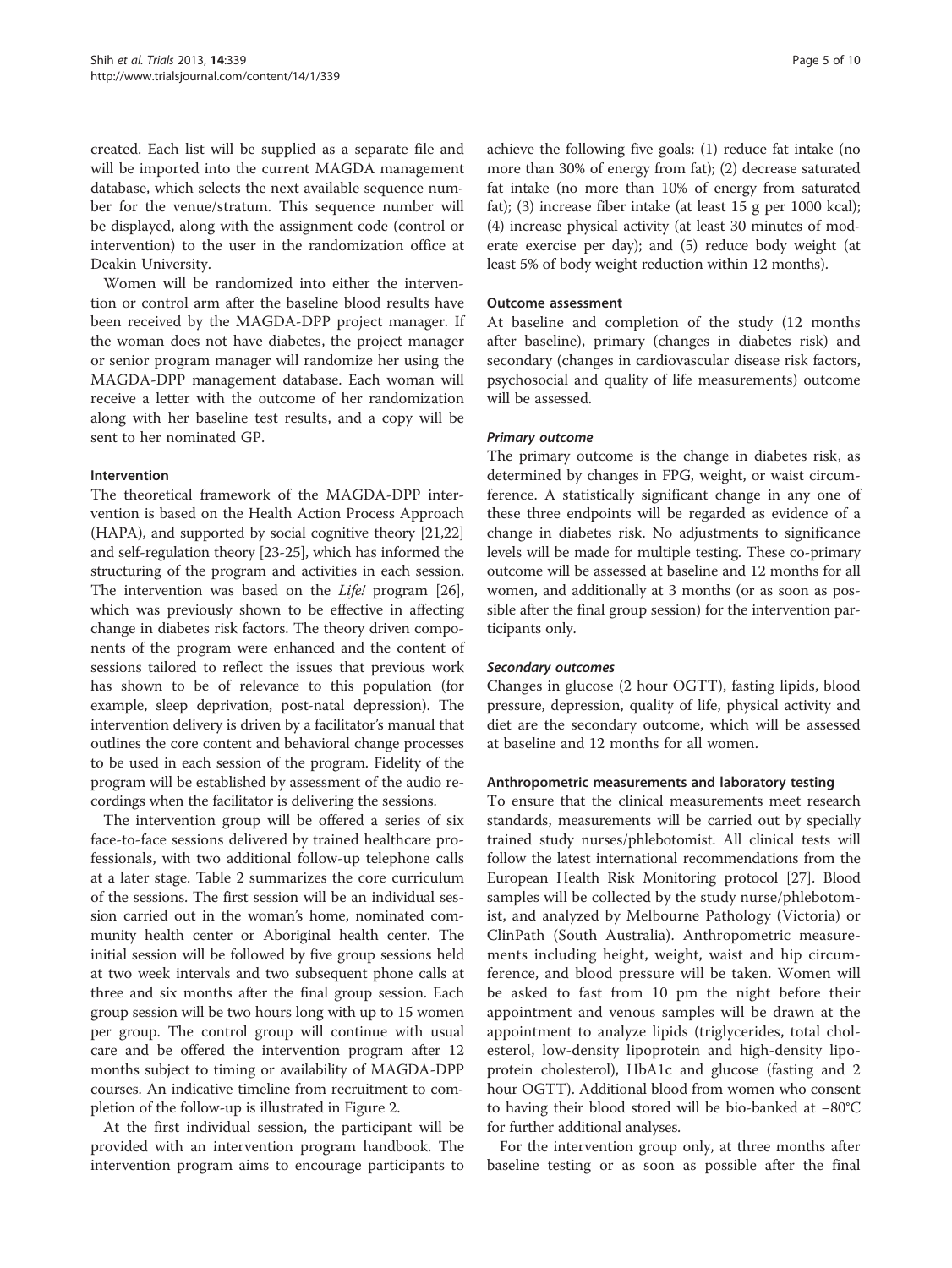# <span id="page-5-0"></span>Table 2 MAGDA-DPP core curriculum and key contents of the six sessions and two follow-up telephone calls<br>
Seccion
Section
Tenics covered

#### Table 2 MAGDA-DPP core curriculum and key contents of the six sessions and two follow-up telephone calls (Continued)

| Session                                                                          | <b>Topics covered</b>                                                                                                      | (Continuea)                                                                                                                                                          |                                                            |
|----------------------------------------------------------------------------------|----------------------------------------------------------------------------------------------------------------------------|----------------------------------------------------------------------------------------------------------------------------------------------------------------------|------------------------------------------------------------|
| Individual session                                                               | Introduction to DPP                                                                                                        |                                                                                                                                                                      | Family healthy eating (part 1)                             |
| (delivered in participant's<br>home at >3 months                                 | Assessment of personal risk of developing                                                                                  |                                                                                                                                                                      | • Healthier shopping activity                              |
| postpartum)                                                                      | T2DM                                                                                                                       |                                                                                                                                                                      | Healthy eating goal-setting (1)                            |
|                                                                                  | Highlight the five program goals:                                                                                          | Group session 4 (held in<br>community venue 2<br>weeks after Group<br>session 3)<br>Group session 5 (held in<br>community venue 2<br>weeks after Group<br>session 4) | Review goals set, and set new activity goal                |
|                                                                                  | • Reduce weight by 5%                                                                                                      |                                                                                                                                                                      | Family healthy eating (part 2)                             |
|                                                                                  | • Reduce total fat intake to $<$ 30% daily<br>energy intake                                                                |                                                                                                                                                                      | • Healthier family meal-planning                           |
|                                                                                  | • Reduce saturated fat intake to $<$ 10%<br>daily energy intake                                                            |                                                                                                                                                                      | • Dealing with barriers to making healthier<br>choices     |
|                                                                                  | $\cdot$ Increase fiber intake to $> 15$ g per                                                                              |                                                                                                                                                                      | Mindful eating                                             |
|                                                                                  | 1000 kcal                                                                                                                  |                                                                                                                                                                      | Managing sleep                                             |
|                                                                                  | • Increase physical activity to at least 30<br>minutes moderate intensity physical<br>activity on at least 5 days per week |                                                                                                                                                                      | · Importance of good family sleep patterns                 |
|                                                                                  |                                                                                                                            |                                                                                                                                                                      | • Ways to improve sleep                                    |
|                                                                                  | Build commitment to attend the program<br>by discussed perceived benefits and<br>importance of attending                   |                                                                                                                                                                      | Healthy eating goal-setting (2)                            |
|                                                                                  |                                                                                                                            |                                                                                                                                                                      | Review goals set and set new activity goal                 |
|                                                                                  | Establish personal weight goal (current                                                                                    |                                                                                                                                                                      | <b>Stress</b>                                              |
|                                                                                  | weight minus 5%) for the after 3 months                                                                                    |                                                                                                                                                                      | • Impact of stress on feelings and<br>behaviors and health |
|                                                                                  | Set physical activity goal                                                                                                 |                                                                                                                                                                      | · Identify sources of stress                               |
| Group session 1 (held in<br>community venue within                               | Background to the program<br>What is diabetes?                                                                             |                                                                                                                                                                      | · Identify unhelpful stress-management                     |
| 1 month of individual<br>session)                                                |                                                                                                                            |                                                                                                                                                                      | strategies                                                 |
|                                                                                  | Physical activity goal-setting: review of<br>progress with goal set at the individual<br>session                           |                                                                                                                                                                      | • Discuss more helpful ways of managing<br>stress          |
|                                                                                  | Fighting fat: saturated fat                                                                                                |                                                                                                                                                                      | Depression                                                 |
|                                                                                  | • Benefits of reducing saturated fat intake                                                                                |                                                                                                                                                                      | · Identifying depression                                   |
|                                                                                  | • Identify common sources of saturated                                                                                     |                                                                                                                                                                      | · Impact of depression                                     |
|                                                                                  | fats in foods and from food labels                                                                                         |                                                                                                                                                                      | · Identifying ways to manage depression                    |
|                                                                                  | • Practice modifying foods to reduce<br>saturated fat content                                                              |                                                                                                                                                                      | • Resources available for support                          |
|                                                                                  |                                                                                                                            |                                                                                                                                                                      | Relapse prevention                                         |
| Group session 2 (held in<br>community venue 2<br>weeks after Group<br>session 1) | Saturated fat goal-setting<br>Review goals set, and set new activity goal                                                  |                                                                                                                                                                      | • Weight and energy balance                                |
|                                                                                  |                                                                                                                            |                                                                                                                                                                      | • Managing relapses                                        |
|                                                                                  | Fighting fat: total fat                                                                                                    |                                                                                                                                                                      | • Key strategies for maintaining a healthier<br>lifestyle  |
|                                                                                  | • Benefits of reducing total fat intake                                                                                    |                                                                                                                                                                      | Long-term goal-setting                                     |
|                                                                                  | · Identify sources of dietary fat<br>• Self-assessment of current total fat intake                                         |                                                                                                                                                                      | • Action-planning                                          |
|                                                                                  | • Practice modifying foods to reduce total                                                                                 |                                                                                                                                                                      | • Problem-solving                                          |
|                                                                                  | fat content                                                                                                                |                                                                                                                                                                      | • Rewards                                                  |
|                                                                                  | Weight management                                                                                                          | Telephone follow-up 1<br>(3 months after Group                                                                                                                       | Review of progress                                         |
|                                                                                  | Total fat goal-setting                                                                                                     |                                                                                                                                                                      |                                                            |
| Group session 3 (held in<br>community venue 2<br>weeks after Group<br>session 2) | Review goals set, and set new activity goal                                                                                | session 5)                                                                                                                                                           | Review of progress                                         |
|                                                                                  | Filling up on fiber                                                                                                        | Telephone follow-up 2<br>(6 months after Group                                                                                                                       |                                                            |
|                                                                                  | • Benefits of increasing fiber intake                                                                                      | session 5)                                                                                                                                                           |                                                            |
|                                                                                  | · Goals for daily fiber intake                                                                                             |                                                                                                                                                                      |                                                            |
|                                                                                  | • Self-assessment of current fiber intake                                                                                  | group session, a follow-up assessment will repeat all blood<br>tests (except OGTT), and anthropometric measurements                                                  |                                                            |
|                                                                                  | · Identify high-fiber foods                                                                                                |                                                                                                                                                                      |                                                            |
|                                                                                  | · Identify meal plans that are high in fiber                                                                               | of weight and waist circumference. All women who<br>complete this clinical testing will receive a standardized                                                       |                                                            |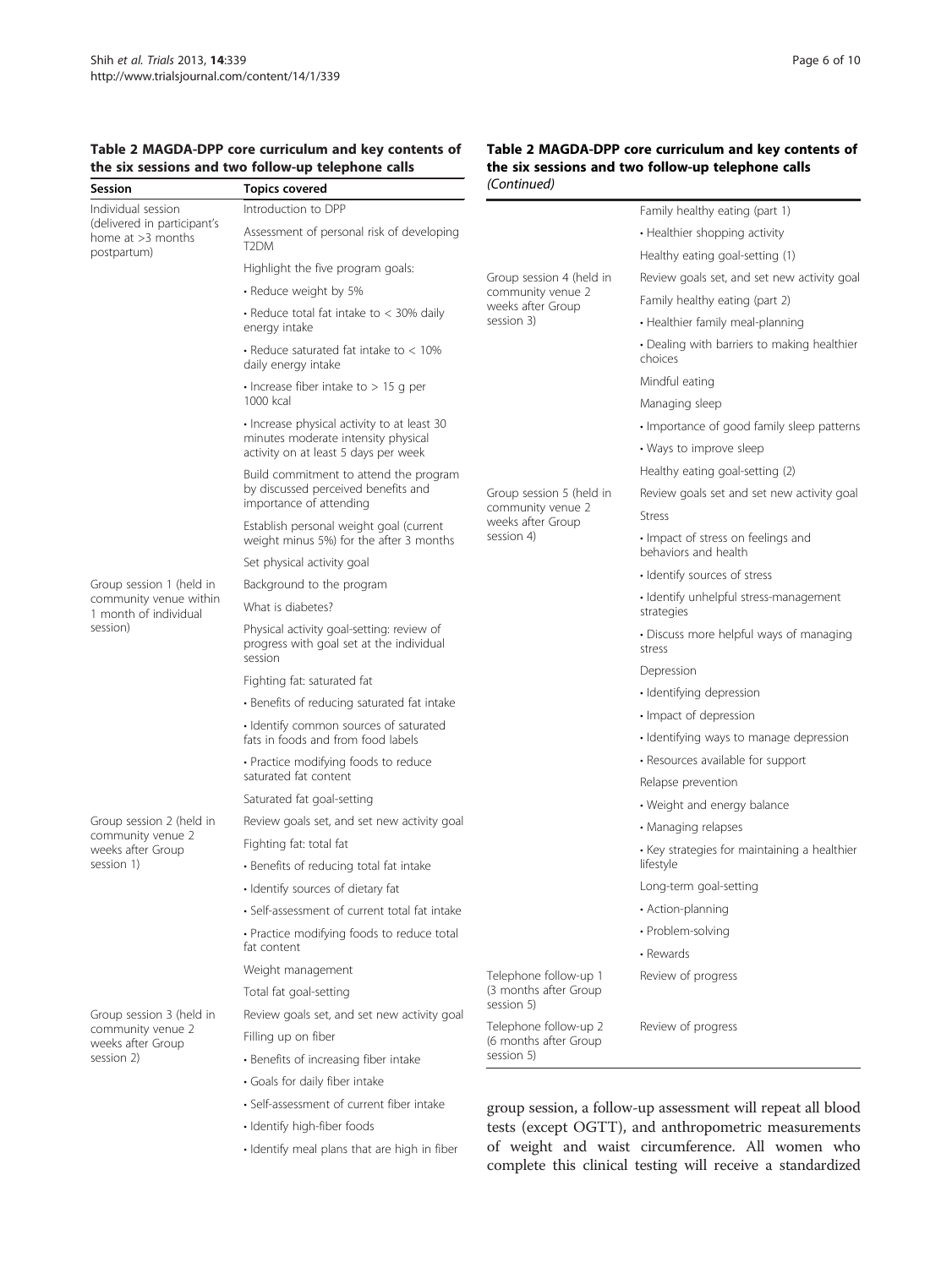<span id="page-6-0"></span>

feedback letter documenting their results and any evidence of high blood pressure or depression. A copy will be sent to their nominated GP.

## Self-report measures

Women will be asked to complete a comprehensive survey that includes demographic questions (at baseline only); measures of health behavior including the Food Frequency Questionnaire [[28](#page-8-0)], the Active Australia Questionnaire [[29\]](#page-8-0), self-regulation [\[30\]](#page-9-0) and self-efficacy for diet and physical activity [\[23,24](#page-8-0)[,31,32\]](#page-9-0); social support (Multidimensional Scale of Perceived Social Support [\[33](#page-9-0)]); quality of life (Assessment of Quality of Life, AQoL-8D) [[34](#page-9-0)]; depression and suicidal ideation (Patient Health Questionnaire 9, PHQ9 [[35](#page-9-0)]); and health status questions (including demographics, smoking status, and history of diabetes, myocardial infarction, cancer, and mental disorders) at baseline and 12 months post-baseline.

If a woman scores 11 points or more on the PHQ9 and/or if she scores on the suicidal-ideation question (question 9), this result will be discussed with her at the time to establish whether she is aware of her depression risk, and she will be advised to attend her GP for further discussion and management. This will also be highlighted in the results feedback letter to the woman and her GP.

A healthcare resource use cost diary will be given to all women to record utilization of diabetes-related healthcare

services during the time from baseline to completion of the study. The diary aims to collect costs associated with activities related to GDM follow-up (such as weight management and measurement of blood pressure, glucose and lipid), and will include healthcare, time, and travel costs. An additional purpose of the diary is to determine any differences between the intervention and control groups in seeking advice about lifestyle change and diabetes prevention.

#### Sample size and power calculation

For the estimation of sample size for two groups, using a two-sided 5% significance level and 80% power, the total number required will be 430 (215 in each arm). The sample size calculation was based on the observed mean change in FPG over 12 months in the Greater Green Triangle Diabetes Prevention Program (GGT DPP) study [[36\]](#page-9-0) and is powered to detect an effect size of 0.27 (assuming mean difference between intervention and control groups of 0.14 mmol/L and within group standard deviation of 0.5 mmol/L). To allow for an estimated attrition rate of up to 25% (estimate based on the GGT DPP), we will require a total sample of 574 (287 in each arm). This sample size will provide sufficient power to also analyze changes in weight and waist circumference. The intention-to-treat (ITT) principle will be adhered to, and sensitivity analysis will also be carried out.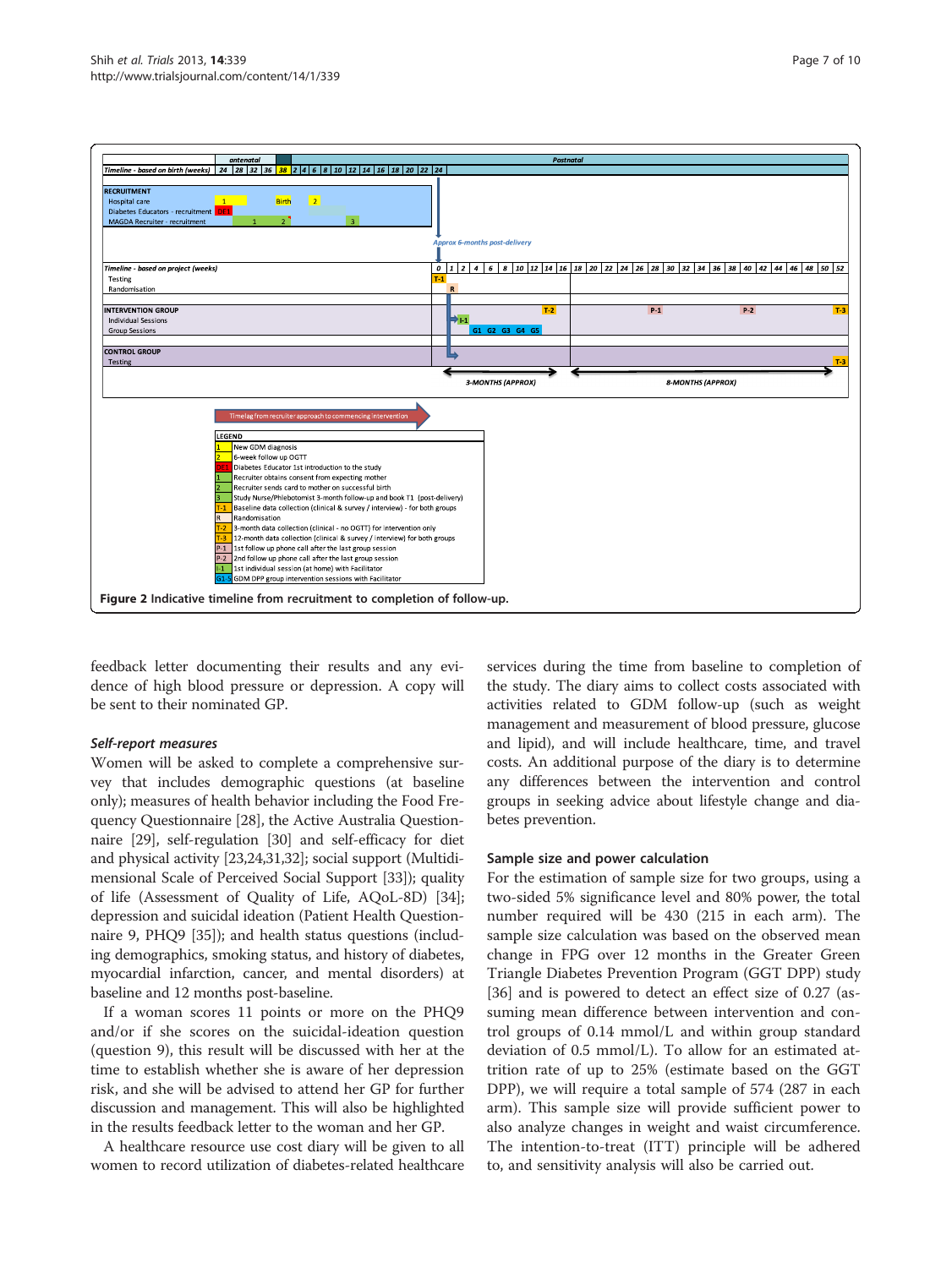# Data collection

Participants' blood test results will be uploaded onto the Melbourne Pathology/ClinPath websites, which are password-encrypted. In order to protect confidentiality, the participant ID number and date of birth will be the only identifying information available to the laboratory. Melbourne Pathology will also post hard copies of the pathology results to the study office (Deakin University), and ClinPath will send their hard copy results to the study office in South Australia in secure envelopes via ClinPath couriers.

Web-based survey forms will be used primarily to collect information during the testing appointment, with the paper-based system used as a back-up. Clinical measurements will be recorded by the study nurse. All questionnaires are self-reported by the participating women, and will use the participant ID number (on the front of each form/questionnaire) as the identifier. Only the demographic questionnaire contains the participants' contact details, and this will be maintained separately from all of the other information relating to each woman.

#### Data storage and management

All data will be stored on Deakin University eSolutions servers (ISO 9000 compliant for security, access and quality control) and the National eResearch Collaboration Tools and Resources (NeCTAR) server. Data collected by the research team will be transferred to locked cabinets at the respective study offices, and 10% of hard copy questionnaires will be randomly audited for quality control.

# Data analysis

Analyses will be performed using STATA version 12 or later (Stata Corp., College Station, TX, USA) and the ITT principle will be adhered to. Baseline characteristics will be compared between the intervention and control groups using  $\chi^2$  tests, independent t-tests, and/or the Wilcoxon rank-sum test, as appropriate. Primary and secondary outcome (as described above) will be evaluated using mixed models, treating 'group' as a betweensubject factor, and 'time' as a within-subject factor. Two-sided tests will be used, with a level of  $P<0.05$  determining statistical significance.

A separate and parallel economic evaluation protocol will be described elsewhere.

# **Discussion**

Gestational diabetes mellitus is the strongest single population predictor of T2DM. At least 20 to 50% of women who have GDM will go on to develop diabetes within 28 years [[8](#page-8-0)[,37](#page-9-0)], and women with GDM have a life-time risk exceeding 70% of developing T2DM [\[4\]](#page-8-0). Lifestyle-modification programs are effective in delaying or preventing diabetes in the general high-risk population. Although there were some post-GDM women in the US DPP [\[7](#page-8-0)], no intervention program has previously been specifically designed and tested for this group.

This study is necessary because it is important to know if the MAGDA-DPP intervention leads to a reduction in diabetes risk in women with a history of GDM. Defining the participants' characteristics that predict attendance and completion of the intervention and improvement in clinical and behavioral measures will be useful for further development of DPPs for this population in Australia and internationally.

#### Trial status

Recruitment in Melbourne (Victoria) commenced at The Royal Women's Hospital in January 2011, followed by Sunshine Hospital in November 2011 and in Adelaide (South Australia) at Lyell McEwin Hospital in January 2012. By June 4, 2013, 1,517 women diagnosed with GDM have been approached during their clinic appointments at the above three hospitals. Of these, 340 women have given written consent, 219 have not yet returned their consent form, 701 have declined to participate in the study and 257 were ineligible. Recruitment, both retrospectively and prospectively, at Women's and Children's Hospital and Flinders Medical Centre in Adelaide is expected to commence in mid-2013.

Baseline testing commenced in July 2012 in Melbourne (Victoria) and March 2013 in Adelaide (South Australia). By June 4, 2013, 134 women had been randomized to either the intervention or the control group. The first MAGDA-DPP intervention group started in November 2012, and there have been six groups, four in Melbourne (Victoria) and two in Adelaide (South Australia), initiated since then.

#### Abbreviations

AQoL-8D: Assessment of quality of life; DPP: Diabetes prevention program; FPG: Fasting plasma glucose; GCT: Glucose challenge test; GDM: Gestational diabetes mellitus; GGT DPP: Greater green triangle diabetes prevention program; GP: General practitioner; HAPA: Health action process approach; IDAPSG: International diabetes association of diabetes and pregnancy study groups; MAGDA-DPP: Mothers after gestational diabetes in Australia diabetes prevention program; NDSS: National diabetes services scheme; NeCTAR: National eResearch collaboration tools and resources; NHMRC: National health and medical research council of Australia; OGTT: Oral glucose tolerance test; PHQ9: Patient health questionnaire; PI&CF: Participant information and consent form; SA: South Australia; T2DM: Type 2 diabetes mellitus; VIC: Victoria.

#### Competing interests

The authors declare that they have no competing interests.

#### Authors' contributions

EJ, PP, MA, JO, RC, JB, and JD developed the research question, designed the study, and were responsible for obtaining funding for the study. VH, TM, and SOR designed the intervention for the group work and its evaluation. SS wrote the first draft of this manuscript, and with NDL, EJ, and VV, was responsible for the revisions of the manuscript. DA and CW were responsible for the amendment of the study protocol, and contributed to specific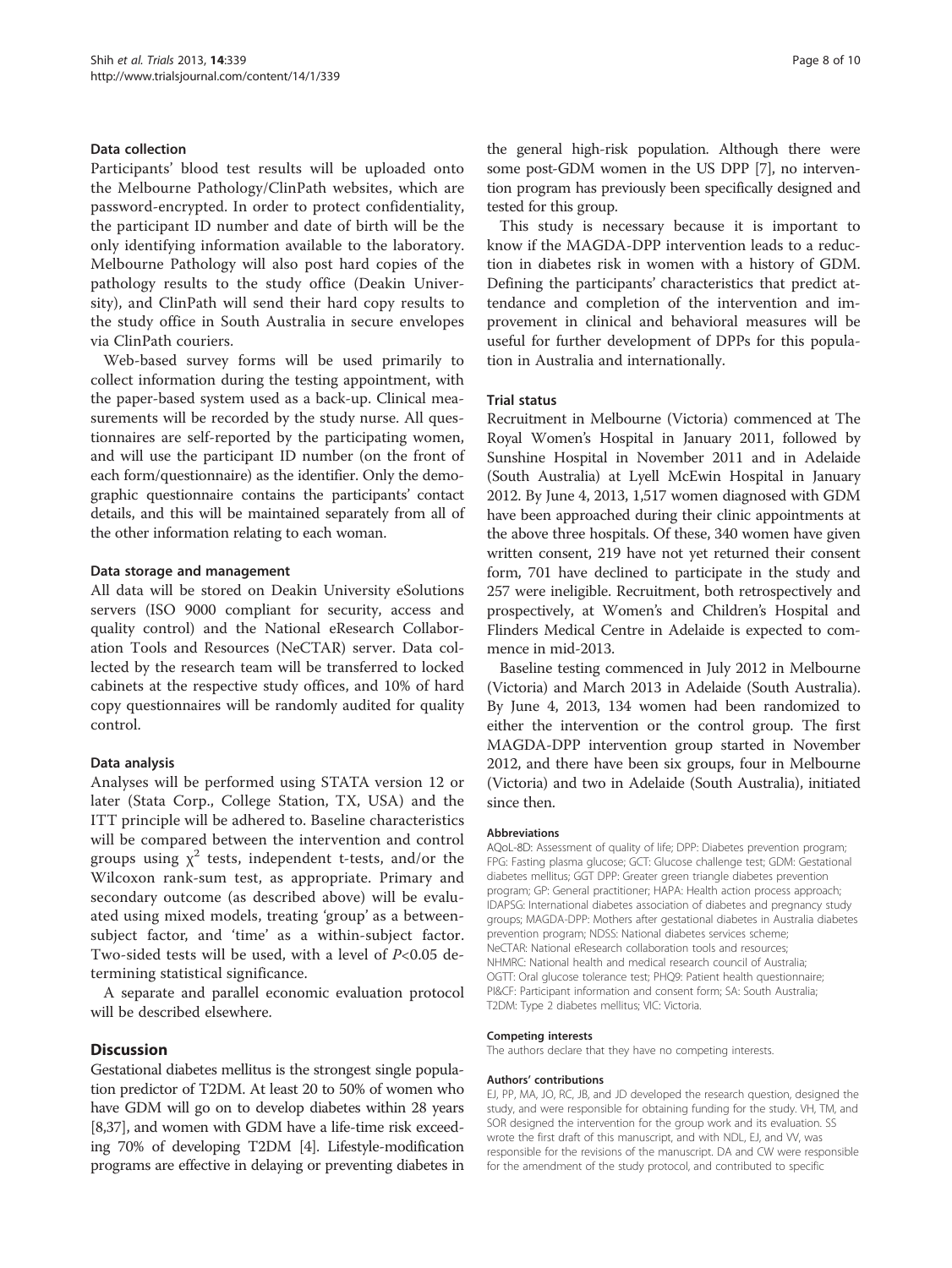<span id="page-8-0"></span>sections of the manuscript. W is the statistician, and contributed to specific sections of randomization, sample and power calculation, and data analysis. JD is the guarantor and general supervisor of the study, and was involved in revising this article. All authors read and approved the final version of the manuscript.

#### Acknowledgements

The study was funded by a Partnerships for Better Health Grant from the National Health and Medical Research Council (grant number 533956) with financial and in-kind contributions from the Victoria State Government, South Australia State Government and Diabetes Australia Victoria. We thank Dr Rosalind Lau and Professor Prasuna Reddy for the initial development of the study protocol. We also thank Kate Schlicht, Associate Professor John Reynolds and Professor Catherine Bennett for their advice on aspects of psychology, statistics, and epidemiology, respectively. We also acknowledge the contributions of the MAGDA Manual Training Committee and MAGDA RCT Working Group to the intervention handbooks and the study protocol revision. The views expressed in this manuscript are those of the authors and do not necessarily represent the views of, nor should be attributed to, the National Health and Medical Research Council, Department of Health Victoria, South Australia Health and Diabetes Australia Victoria.

#### Author details

<sup>1</sup> Deakin Health Economics, Population Health Strategic Research Centre, Faculty of Health, Deakin University, 221 Burwood Highway, Burwood VIC 3125, Australia. <sup>2</sup>Greater Green Triangle University Department of Rural Health, Flinders University, PO Box 423, Warrnambool VIC 3280, Australia. <sup>3</sup>Department of Medicine, North West Academic Centre, The University of Melbourne, Western Centre for Health Research and Education, Western Health, 176 Furlong Rd, St Albans VIC 3021, Australia. <sup>4</sup>Deakin Health Services Implementation Research Unit, Population Health Strategic Research Centre, Faculty of Health, Deakin University, 221 Burwood Highway, Burwood VIC 3125, Australia. <sup>5</sup>Diabetes Australia – Victoria, Melbourne, 570 Elizabeth Street, Melbourne VIC 3000, Australia. <sup>6</sup>Centre for Physical Activity and Nutrition Research, Faculty of Health, Deakin University, 221 Burwood Highway, Burwood, VIC 3125, Australia. <sup>7</sup>South Australia Health, GPO Box 2100, Adelaide SA 5001, Australia. <sup>8</sup>Office of the Chief Health Officer, Department of Health, 14/50 Lonsdale Street, Melbourne, VIC 3000, Australia. <sup>9</sup>Psychological and Clinical Sciences, Charles Darwin University, Casuarina Campus, Ellengowan Drive, Casuarina, Darwin NT 0909, Australia. <sup>10</sup>Melbourne School of Population and Global Health, The University of Melbourne, PO Box 5266, Burnley VIC 3121, Australia. <sup>11</sup>Melbourne Medical School, The University of Melbourne, Medical Building, Melbourne VIC 3010, Australia.

#### Received: 29 July 2013 Accepted: 26 September 2013 Published: 17 October 2013

#### References

- 1. American Diabetes Associations: Diagnosis and classification of diabetes mellitus. Diabetes Care 2006, 29:S43–S48.
- 2. International Association of Diabetes and Pregnancy Study Groups Consensus Panel: International Association of Diabetes and Pregnancy Study Groups recommendations on the diagnosis and classification of hyperglycemia in pregnancy. Diabetes Care 2010, 33:676–682.
- 3. Hoffman L, Nolan C, Wilson JD, Oats JJN, Simmons D: Gestational diabetes mellitus—management guidelines. The Australasian Diabetes in Pregnancy Society. Med JAust 1998, **169:**93-97.
- 4. O'Sullivan JB: Diabetes mellitus after GDM. Diabetes 1991, 40:131-135.
- Australian Institute of Health and Welfare (AIHW): Templeton M, Pieris-Caldwell I, Gestational Diabetes Mellitus in Australia. Canberra: AIHW: 2005– 06, Diabetes series no. 10 Cat no. CVD 44; 2008.
- 6. Lindstrom J, Ilanne-Parikka P, Peltonen M, Aunola S, Eriksson JG, Hemio K, Hamalainen H, Harkonen P, Keinanen-Kiukaanniemi S, Laakso M, et al: Sustained reduction in the incidence of type 2 diabetes by lifestyle intervention: follow-up of the Finnish Diabetes Prevention Study. Lancet 2006, 368:1673–1679.
- 7. Ratner RE, Christophi CA, Metzger BE, Dabelea D, Bennett PH, Pi-Sunyer X, Fowler S, Kahn SE: Diabetes Prevention Program Research Group: prevention of diabetes in women with a history of gestational diabetes:

effects of metformin and lifestyle interventions. J Clin Endocrinol Metab 2008, 93:4774–4779.

- 8. Lee AJ, Hiscock RJ, Wein P, Walker SP, Permezel M: Gestational diabetes mellitus: clinical predictors and long-term risk of developing type 2 diabetes - A retrospective cohort study using survival analysis. Diabetes Care 2007, 30:878–883.
- 9. MacNeill S, Dodds L, Hamilton DC, Armson BA, VandenHof M: Rates and risk factors for recurrence of gestational diabetes. Diabetes Care 2001, 24:659–662.
- 10. Metzger BE: Long-term outcomes in mothers diagnosed with gestational diabetes mellitus and their offspring. Clin Obstet Gynecol 2007, 50:972–979.
- 11. Australian Institute of Health and Welfare (AIHW): Diabetes Prevalence in Australia. Canberra: AIHW: Detailed Estimates for 2007–08. Diabetes series no. 17, Volume CVD 56; 2011.
- 12. Dunstan DW, Zimmet PZ, Welborn TA, de Courten MP, Cameron AJ, Sicree RA, Dwyer T, Colagiuri S, Jolley D, Knuiman M, et al: The rising prevalence of diabetes and impaired glucose tolerance. The Australian diabetes, obesity and lifestyle study. Diabetes Care 2002, 25:829–834.
- 13. Begg SJ, Vos T, Barker B, Stanley L, Lopez AD: Burden of disease and injury in Australia in the new millennium: measuring health loss from diseases, injuries and risk factors. MedJ Aust 2008, 188:36–40.
- Vos T, Goss J, Begg S, Nann N: Projection of Health Care Expenditure by Disease: a Case Study From Australia. Brisbane: The University of Queensland; 2007.
- 15. Gillies CL, Abrams KR, Lambert PC, Cooper NJ, Sutton AJ, Hsu RT, Khunti K: Pharmacological and lifestyle interventions to prevent or delay type 2 diabetes in people with impaired glucose tolerance: systematic review and meta-analysis. Br Med J 2007, 334:299–302B.
- 16. Knowler WC, Barrett-Connor E, Fowler SE, Hamman RF, Lachin JM, Walker EA, Nathan DM: Diabetes Prevention Program Research Group: reduction in the incidence of type 2 diabetes with lifestyle intervention or metformin. New Engl J Med 2002, 346:393–403.
- 17. Tuomilehto J, Lindstrom J, Eriksson JG, Valle TT, Hamalainen H, Ilanne-Parikka P, Keinanen-Kiukaanniemi S, Laakso M, Louheranta A, Rastas M, et al: Prevention of type 2 diabetes mellitus by changes in lifestyle among subjects with impaired glucose tolerance. New Engl J Med 2001, 344:1343–1350.
- 18. Gerstein HC, Yusuf S, Holman RR, Bosch J, Anand S, Avezum A, Budaj A, Chiasson J, Conget I, Dagenais G, et al: Effect of rosiglitazone on the frequency of diabetes in patients with impaired glucose tolerance or impaired fasting glucose: a randomised controlled trial. Lancet 2006, 368:1096–1105.
- 19. Eriksson J, Lindstrom J, Valle T, Aunola S, Hamalainen H, Ilanne-Parikka P, Keinanen-Kiukaanniemi S, Laakso M, Lauhkonen M, Lehto P, et al: Prevention of Type II diabetes in subjects with impaired glucose tolerance: the Diabetes Prevention Study (DPS) in Finland. Study design and 1-year interim report on the feasibility of the lifestyle intervention programme. Diabetologia 1999, 42:793–801.
- 20. National Diabetes Service Scheme: [\[http://www.ndss.com.au/](http://www.ndss.com.au/)]
- 21. Bandura A: Social Learning Theory. New York: General Learning Press; 1977.
- 22. Bandura A: Social Foundation of Thought and Action: A social cognitive theory. Englewood Cliffs, NJ: Prentice-Hall; 1986.
- 23. Bandura A: Self-efficacy: The Exercise of Control. New York: Worth Publishers; 1997.
- 24. Schwarzer R: Self-efficacy in the adoption and maintenance of health behaviors: theoretical approaches and a new model. In Self-efficacy: Thought, Control and Action. Washington DC: Hemisphere; 1992.
- 25. Schwarzer R, Fuchs R: Self-efficacy and health behaviours. Predicting Health Behaviour: Research and Practice with Social Cognition Models. Buckingham, UK: Open University Press; 1996.
- 26. Life! Program: [http://www.diabeteslife.org.au/.](http://www.diabeteslife.org.au/)
- 27. Tolonen H, Kuulasmaa K, Laatikainen T, Wolf H: European Health Risk Monitoring Project. Helsinki, Finland: National Public Health Institute (KTL): Recommendation for Indicators, International Collaboration, Protocol and Manual of Operations for Chronic Disease Risk Factor Surveys; 2002. [http://](http://www.ktl.fi/publications/ehrm/product2/product2.pdf) [www.ktl.fi/publications/ehrm/product2/product2.pdf](http://www.ktl.fi/publications/ehrm/product2/product2.pdf).
- 28. Hodge A, Patterson AJ, Brown WJ, Ireland P, Giles G: The Anti Cancer Council of Victoria FFQ: relative validity of nutrient intakes compared with weighed food records in young to middle-aged women in a study of iron supplementation. Aust N Z J Public Health 2000, 24:576-583.
- 29. Australian Institute of Health and Welfare (AIHW): The Active Australia Survey: a Guide and Manual for Implementation. Canberra: AIHW: Analysis and Reporting; 2003.